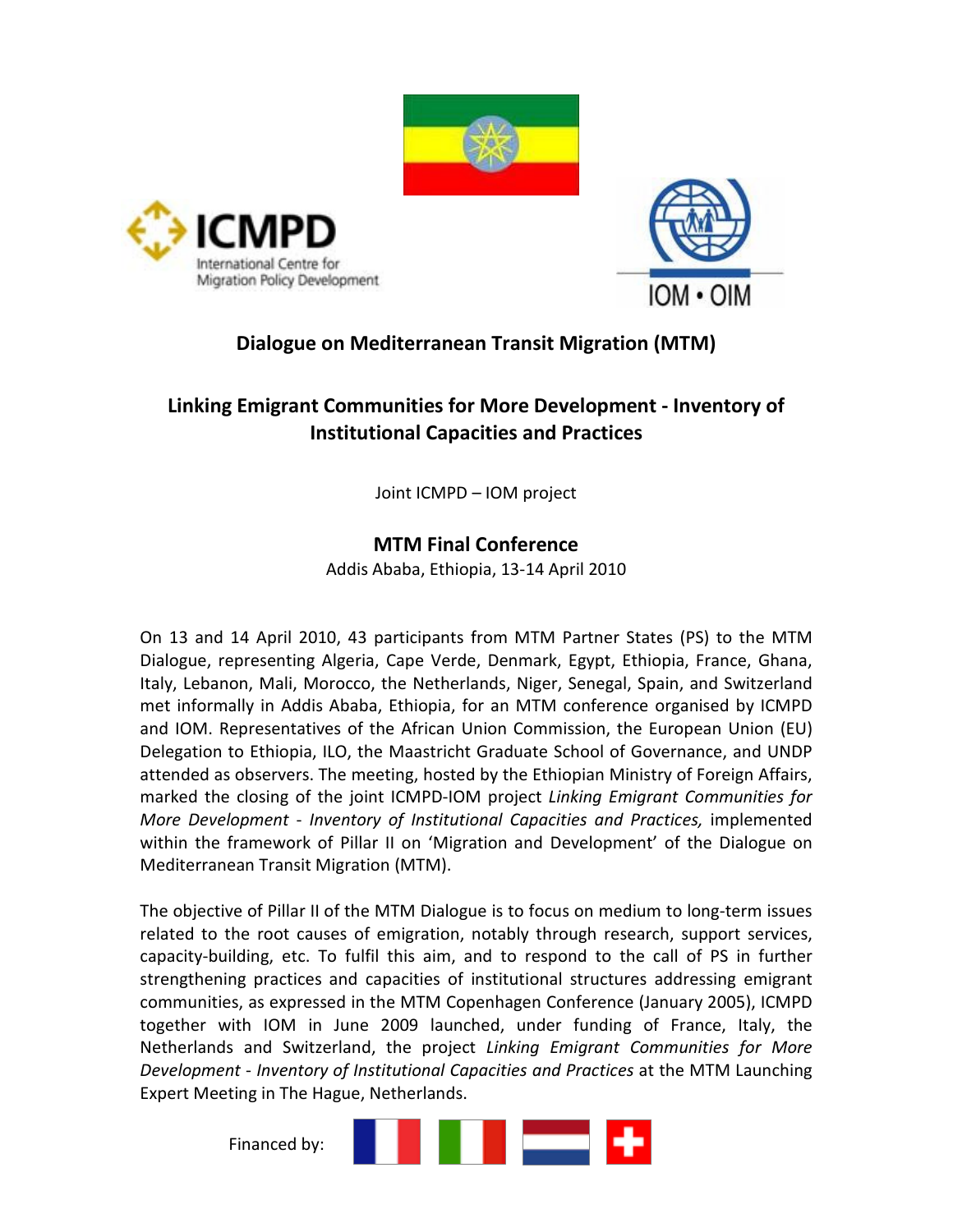The joint ICMPD-IOM project, which notably aims to deliver an *Inventory of Institutional* Capacities and Practices, should be seen as a part or parcel of multiple initiatives aiming to support governments with significant emigrant communities to further develop a favourable environment and support knowledge-based policy development. By providing information supporting constructive discussions on possible options on institutional mechanisms, support policies and legislation, outreach channels and initiatives relating to emigrant communities, the project and its related Inventory further aims to:

- Show how some governments have chosen to institutionalise their relation with their emigrant community, and
- Serve as a basis for dialogue on good practices, lessons learned and future recommendations for further intra- and inter-state cooperation on emigrant community-related matters.

Although non-exhaustive, the Inventory of the joint ICMPD-IOM project offers an overview of comparable information on existing institutional practices and identified challenges related to emigrant communities faced by 13 countries of origin, namely Algeria, Cape Verde, Egypt, Ethiopia, Ghana, Lebanon, Mali, Morocco, Niger, Nigeria, Senegal, Syria and Tunisia.

In this context, the objectives of the MTM Final Conference were fourfold:

- 1) To present the Inventory and key findings;
- 2) To provide a forum for dialogue on possible opportunities for exchange of experiences of governments with regards to emigrant communities-related affairs;
- 3) To elaborate on means of dissemination of the Inventory, to make sure that it becomes a functional and serviceable instrument for MTM Partner States and Agencies; and
- 4) To pave the way for the next steps of this initiative.

The meeting was formally opened by the Director-General for International Organisations of the Ministry of Foreign Affairs of Ethiopia. The opening session included further statements by Spain on behalf of the Spanish presidency of the EU, by the Delegation of the EU to Ethiopia, by IOM, and ICMPD.

Prior to the working sessions of the meeting, ICMPD and IOM, as implementing partners of the joint project, presented the project and its framework with four presentations, notably:

- **The MTM Dialogue and Pillar II on 'Migration & Development'**
- **The joint ICMPD-IOM project "Linking Emigrant Communities for More** Development – Inventory of Institutional Capacities and Practices"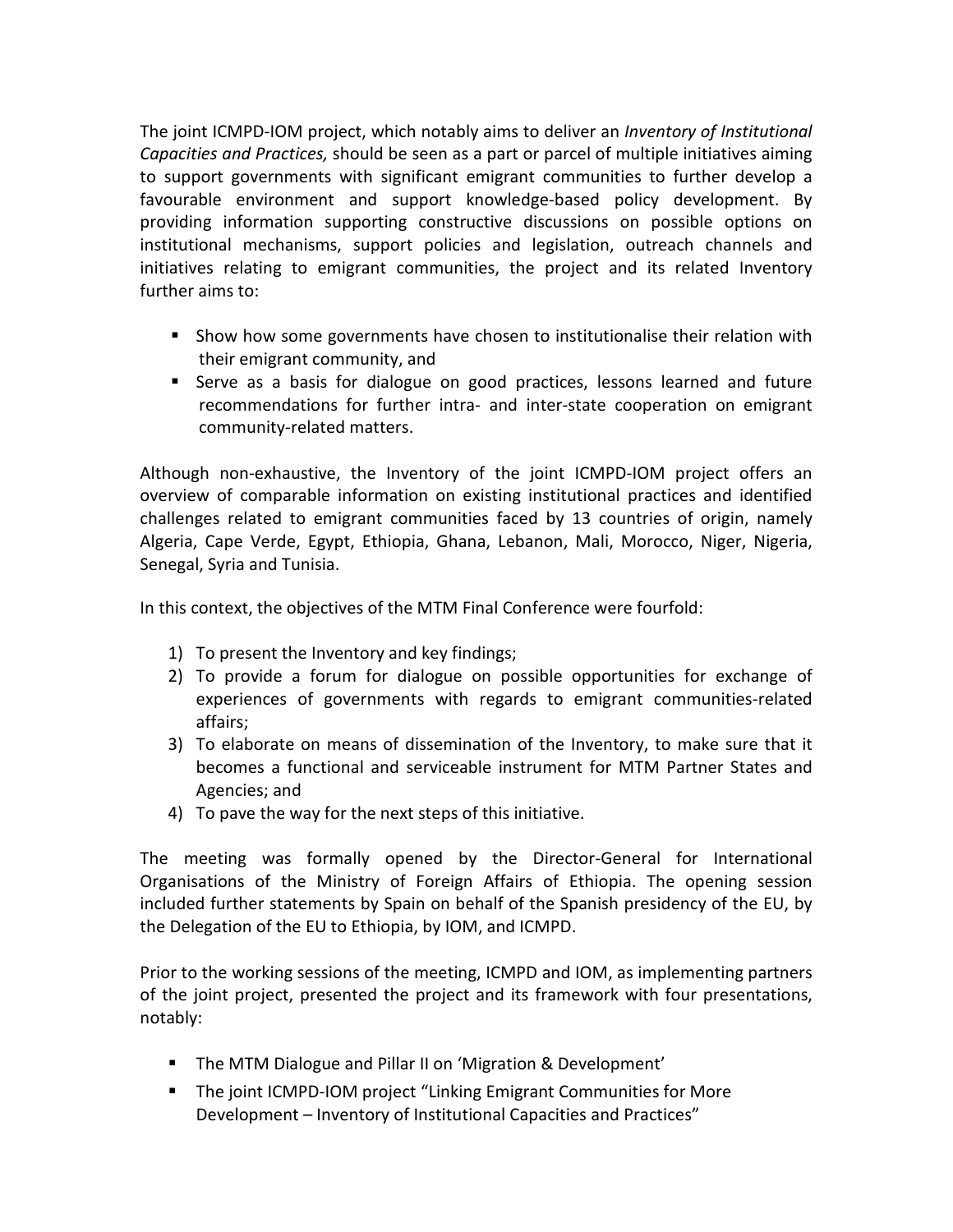- **Presentation of project findings**
- **Ensuring the usefulness of the Inventory steps ahead**

\* \* \*

### Summary of Discussions

The meeting encompassed five working sessions:

- 1. Practices put in place by governments to encourage emigrant communities to contribute to the development of their country of origin – how to enhance national capacities through south-south cooperation and exchange of good practices?
- 2. Outreach strategies to link up with emigrant communities how can governments enhance outreach activities to inform their emigrant communities on and promote incentives put in place as a means to encourage return of various emigrant resources for the development of the country of origin.
- 3. Development of knowledge-based national strategies relating to emigrant communities – how can governments proceed from data collection to development of comprehensive policy?
- 4. Development of follow up activities. What are the next steps ahead?
- 5. Ensuring efficient dissemination and use example: Development of the Migration & Development layer of the project "Interactive Map on Migration" (i-Map) and feeding in results of the joint ICMPD-IOM project – how to ensure that the i-Map Migration & Development layer becomes a useful tool for Partner States.

The five working sessions of the expert meeting were characterised by open and fruitful discussions, highlighting the importance of sharing and building on good experiences of governments to engage emigrant communities in, and incite transfer of financial, social, human and intellectual resources of citizens residing abroad for, national development processes.

Working Session I: Practices put in place by governments to encourage emigrant communities to contribute to the development of their country of origin – how to enhance national capacities through south-south cooperation and exchange of good practices?

Plenary discussion took place, whereby some of the key points raised by representatives were as follows: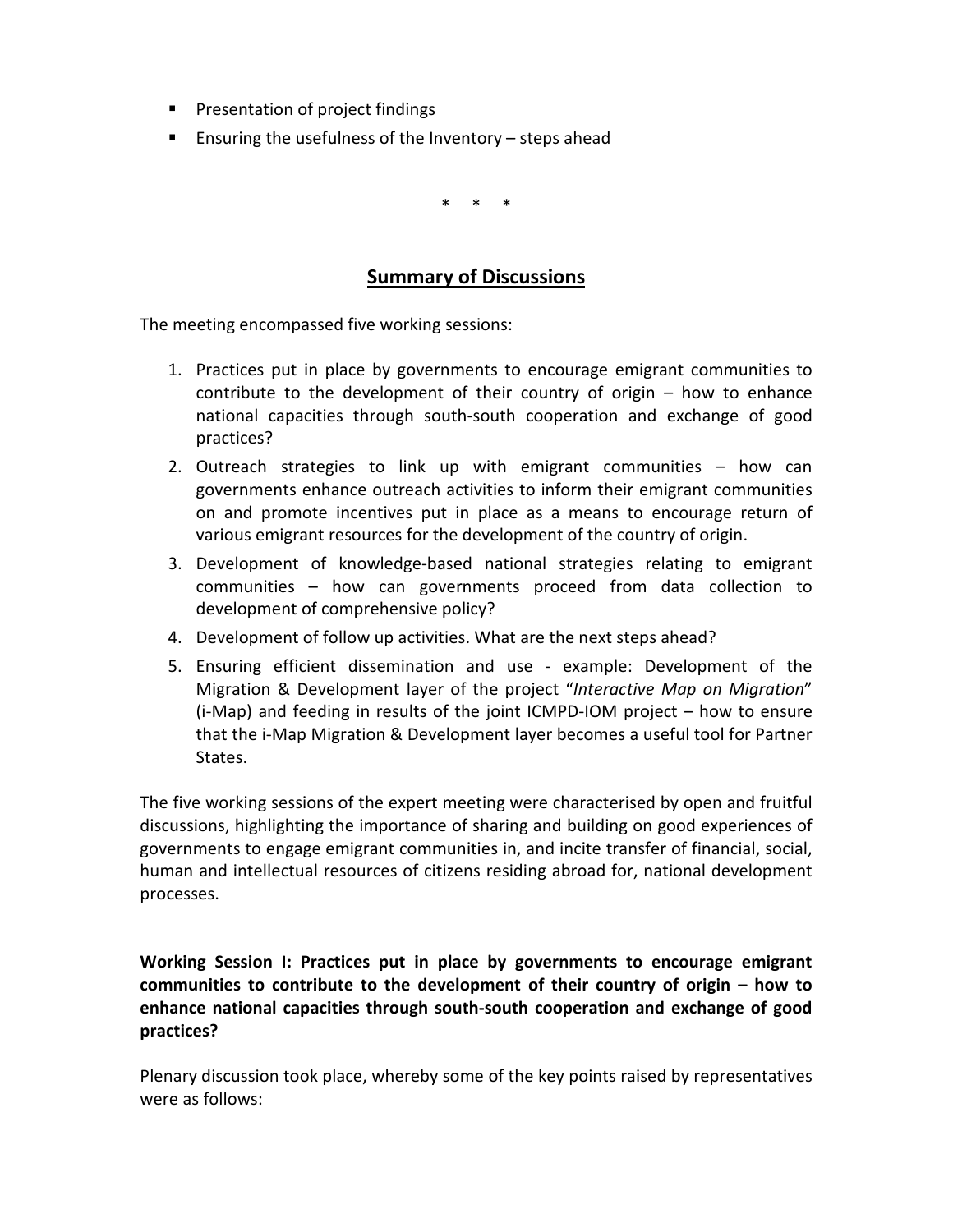- Whereas there in recent years have been multifarious practices put in place by government to encourage contribution of emigrant communities for development in their countries of origin, one crucial issue in this regard is the enhancement of trust between countries of origin and their emigrant community.
- It is important to promote that South-South and South-North cooperation should focus on ways to create a conducive environment in order to enhance trust between nationals abroad and their countries of origin, by means of sharing experiences on, inter alia:
	- Dual Citizenship;
	- Portability of social rights (e.g. transfer of social security benefits);
	- Relations with migrant associations and civil society;
	- Investment facilitation and orientation;
	- Creating favourable conditions for returnees.
- To further develop national practices and policies relating to migration and development, countries of origin are increasingly initiating South-South consultations. Some countries have already put in place local consultations with neighbouring countries and/or participate in dialogues undertaken within regional or sub-regional frameworks such as ECOWAS. Notwithstanding this, on-going consultations between countries of origin do not always take place within strategic institutional frameworks of cooperation.
- To pursue policy coherence with regards to migration and/or emigrant community related issues, it is key to enhance inter-institutional coordination at national level and to mainstream migration and development into national policies, notably Poverty Reduction Strategies.
- Initiatives for global mapping of emigrant communities' presence, profile and characteristics, and frameworks for engaging the African Diaspora (identified as the 6<sup>th</sup> region of Africa) for development are being designed at international level, including the set up of dedicated institutions, elaboration of strategies and plan of actions as well as the development of targeted cooperation programmes.

Working Session II: Outreach strategies to link up with emigrant communities – how can governments enhance outreach activities to inform their emigrant communities on and promote incentives put in place as a means to encourage return of various emigrant resources for the development of the country of origin

The following main points were underlined by representatives during plenary discussions: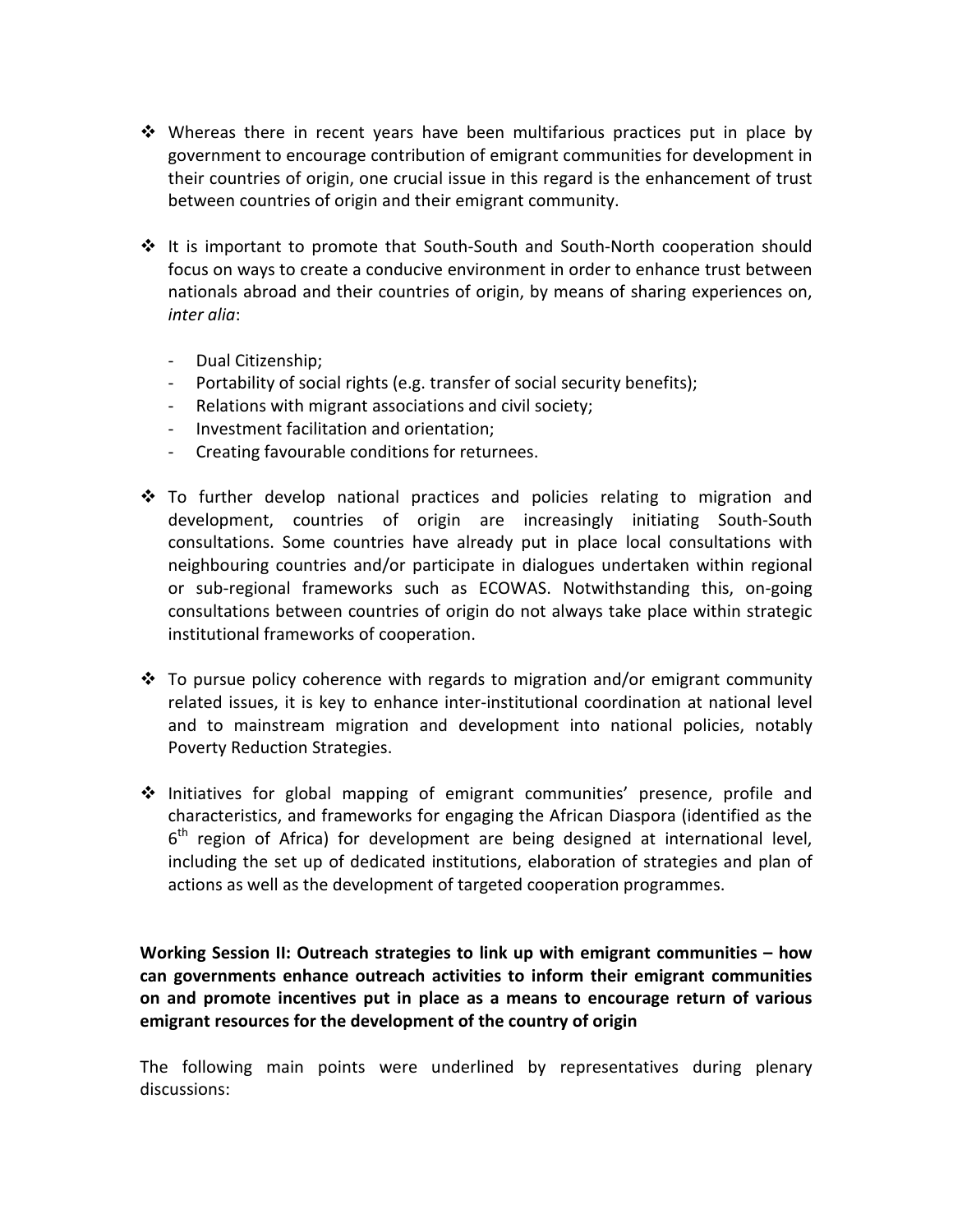- Countries are increasingly initiating and fine tuning programmes to reach out to their emigrant communities through a wide range of initiatives and/or events either in the country of destination or in the home country. Non-exhaustive but illustrating examples include Planet Lebanon, the Ethiopian Diaspora Day, the Homecoming Summit in Ghana, the Investment Forum of Malians Abroad, etc. Moreover, outreach activities are and can effectively be carried out through spontaneous networks of migrant associations and/or through more structured ones, such as Local Offices of National Councils and/or Cultural Centres in place in main destination countries.
- To ensure maximal efficiency and capacity of national institutions to address issues relating to emigrant communities, some countries have established dedicated structures, whereas others have chosen to create a department within the Ministry of Foreign Affairs. The role of consular services vis-à-vis other kind of assistance or initiatives to promote investment/engagement is instrumental and prevail in various types, mirroring national structures and country specificities.
- In development of policy/cooperation, it is vital to enter into dialogue and consultations with emigrant communities in order to find out their needs and wishes, so as to elaborate tailor-made systems.
- Decentralised cooperation is an important factor to support migration and development and to provide the possibility to migrants and/or migrant associations to contribute to local development in their countries of origin. Good examples highly praised are the MIDA Programme of IOM, and triangular cooperation. Moreover, decentralised cooperation has been given increased international, national and local recognition and actions are increasingly being initiated in this context. However, a challenge exists in terms of adequate structures being in place/or being put in place to manage these initiatives.
- To enhance outreach and engagement of emigrant communities, there is a need to enhance public exposure of initiatives relating to migration and/or emigrant communities. Partner States called for support on this matter.
- There is a need to further explore the potential of South-North Institutional cooperation.

Working Session III: Development of knowledge-based national strategies relating to emigrant communities – how can governments proceed from data collection to development of comprehensive policy?

Plenary discussion took place, whereby some of the main points raised by representatives were as follows: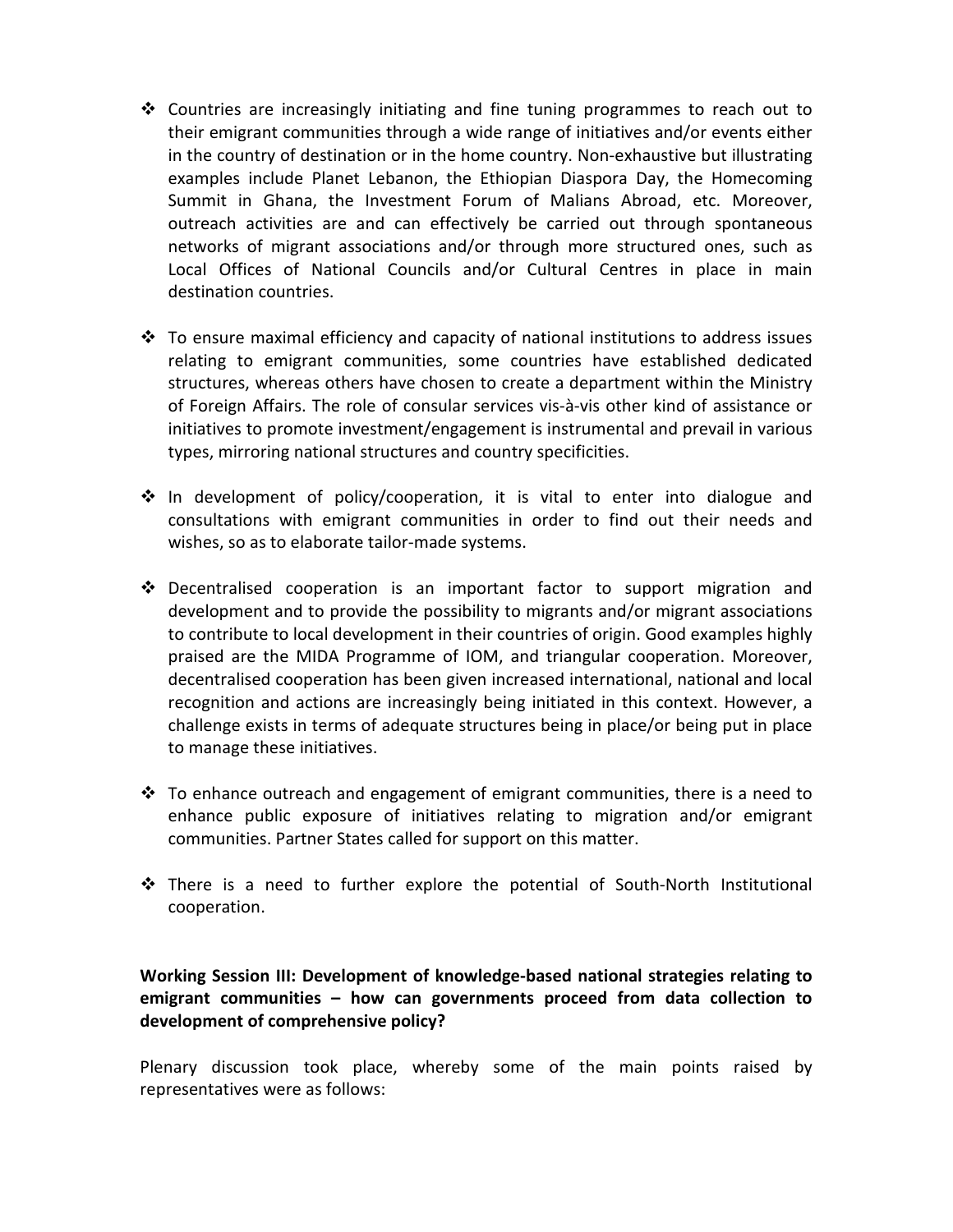- Continuous mapping and profiling i.e. collecting quantitative and qualitative information on emigrant communities, constitute a necessary background for development and up-dating of knowledge-based policy and practices. Such experiences must also be articulated, bearing in mind the multifaceted aspects and evolving nature of emigrant communities.
- Data gathering processes present challenges for countries of origin. This can be addressed through various mechanisms, such as:
	- Cooperation with destination countries and their respective municipal authorities;
	- Surveys in specific areas of origin and/or destination;
	- The issuance of ID-card to migrants;
	- Registration for out-of-country voting;
	- Cooperation with migrant associations and/or civil society.
- It is important to map out the needs of countries of origin in order to better identify areas where the broad range of resources and expertise of emigrant communities could contribute to the development process of the country.
- Mapping in countries of destination and origin could contribute to the elaboration of tailor-made policies, instruments or mechanisms matching both the emigrant communities' profile and capacities with the development needs of the countries of origin.
- Data collection involves various stakeholders (national, international, civil society etc.) and needs to be carefully coordinated. Limitations, however, exist in sharing information on data available with separate entities, resulting in risks of overlapping of exercises and/or lack of reliable information.

#### Working Session IV: Development of follow up activities. What are the next steps ahead?

Representatives emphasised the following points:

- Interest was shown to continue and build on the current Inventory exercise and specific request from countries were made, notably relating to support/assistance in policy development and enhancing institutional capacities to mainstream migration into development policies at national level. Support to temporary return of highly qualified migrants was also raised.
- It was highlighted that a South-South cooperation perspective should be encouraged for a consecutive project. If was further emphasised that follow up activities need to be elaborated from a global way of thinking, ensuring however action at local level.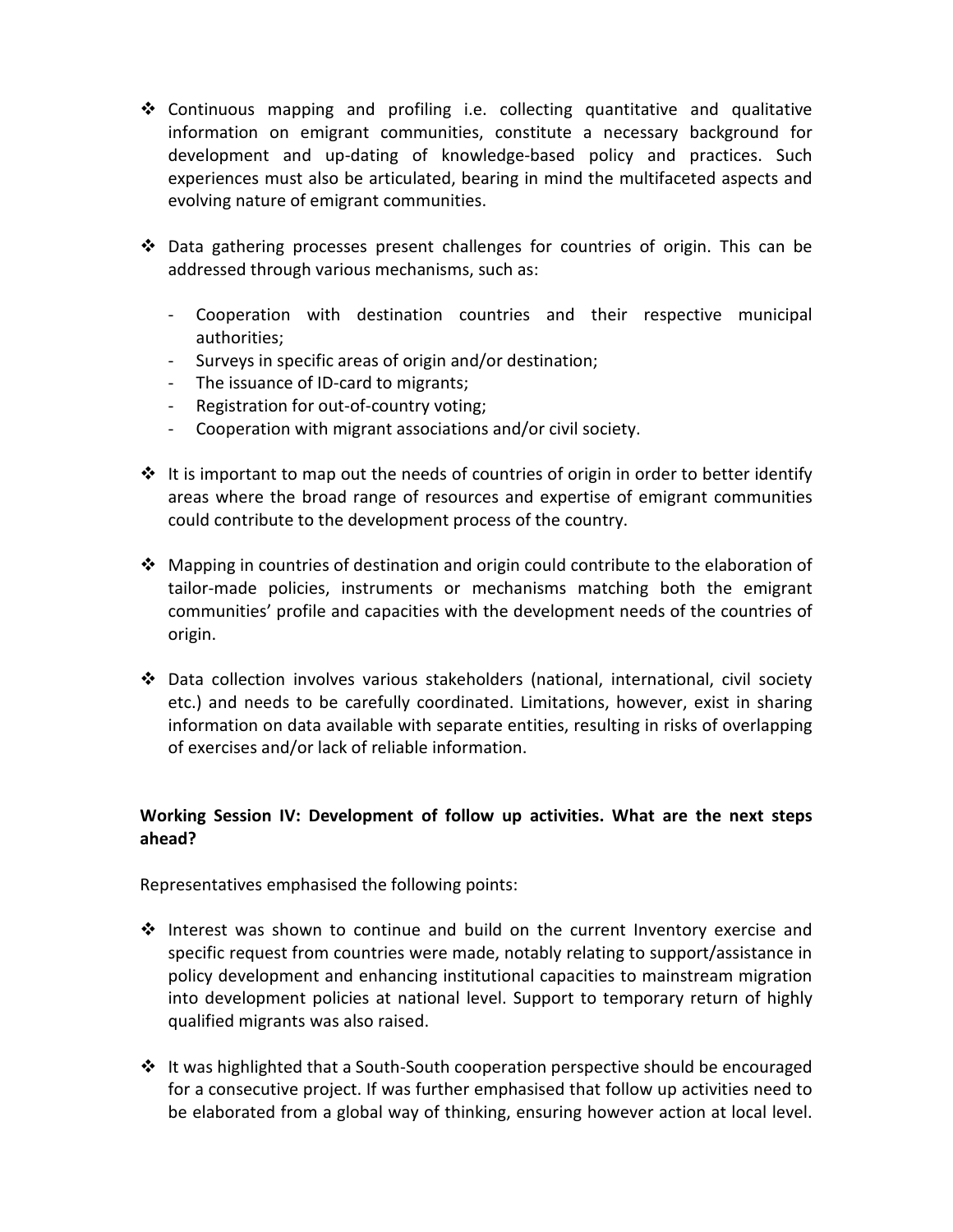To ensure regional anchorage, it is further key that relevant actors such as the AUC and sub-regional stakeholders (e.g. ECOWAS) are invited to take part in the follow up project. To ensure effective and efficient continuation of activities relating to the joint ICMPD-IOM project, South-North cooperation of institutional character should further be reflected in any follow-up initiatives. This is also to ensure sharing of and building on experiences between countries of origin, transit and destination.

- Countries expressed their willingness to ensure South-South exchange of expertise and to host experts of other countries to share and build on interesting practices of other origin countries.
- It is important to maintain momentum and follow up activities within the framework of the MTM Dialogue. However, the Dialogue needs to ensure practical results and concrete actions.
- Input and ideas raised by participants during the session will be taken into consideration and included to the maximum extent possible in the final elaboration of follow-up project activities. ICMPD and IOM will furthermore soon meet to discuss elaboration of possible bridging projects.
- Donor countries supporting the joint ICMPD and IOM endeavour, expressed the importance that follow-up initiatives should:
	- Build on demands and needs of countries of origin;
	- Have an emphasis on South-South exchange of expertise between countries;
	- Ensure that efforts are translated into practice to ensure sustainability of project results.

Working Session V: Ensuring efficient dissemination and use - example: Development of the Migration & Development layer of the project "Interactive Map on Migration" (i-Map) and feeding in results of the joint ICMPD-IOM project – how to ensure that the i-Map Migration & Development layer becomes a useful tool for Partner States.

Plenary discussion took place, whereby some of the main points raised by representatives were as follows:

- Interest was shown in the development of the Migration & Development layer of the i-Map as a means to ensure effective dissemination of Inventory findings. In this regard, the potential of the i-Map as a global instrument was underlined. Moreover, it was suggested to transmit results and the methodology used in the Inventory through regional consultative processes and global forums (e.g. GFMD).
- Meeting with embassies of participating countries covered by the Inventory, was suggested as a way to inform countries on the findings. This exercise could also be